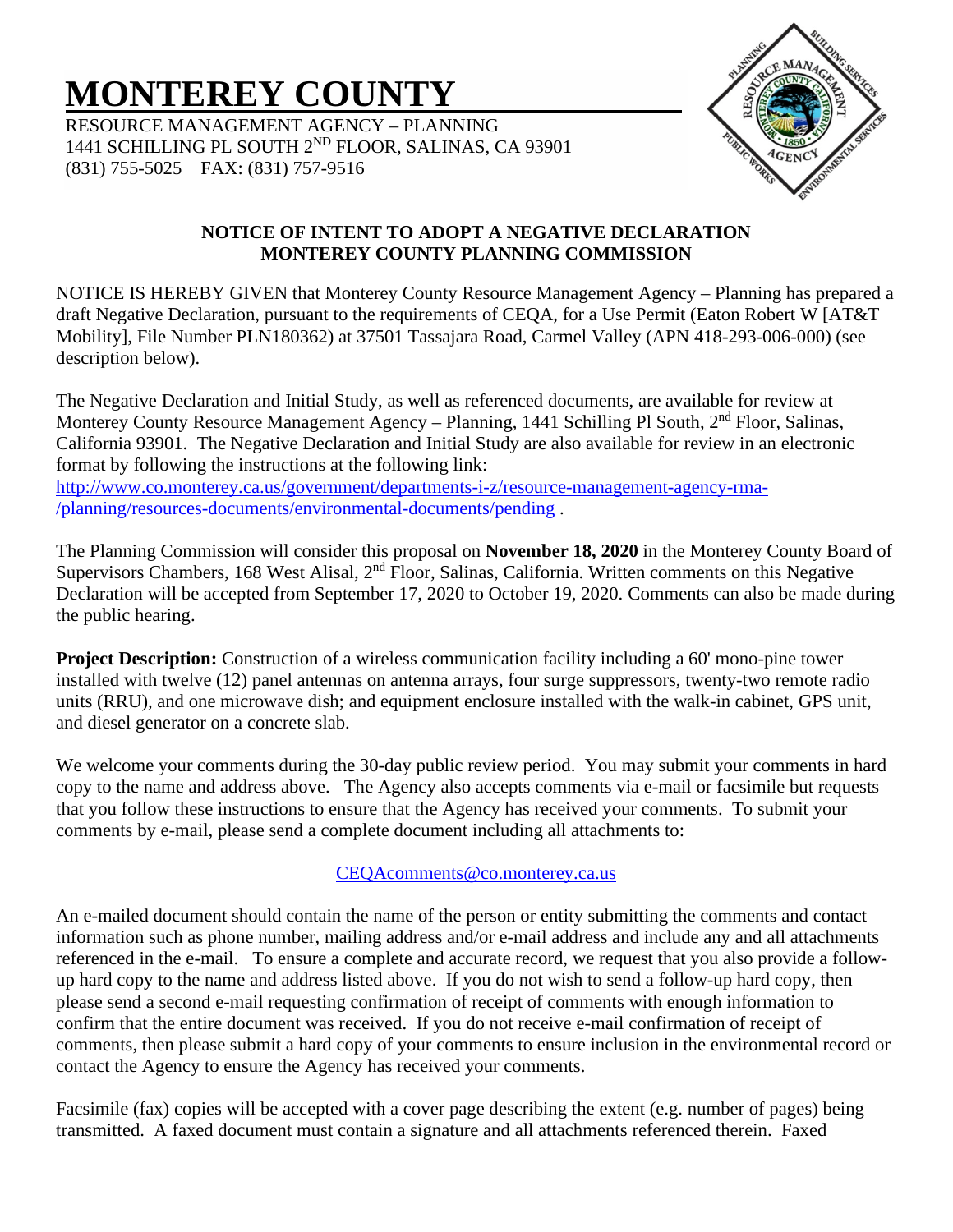#### **Page 2**

document should be sent to the contact noted above at **(831) 757-9516**. To ensure a complete and accurate record, we request that you also provide a follow-up hard copy to the name and address listed above. If you do not wish to send a follow-up hard copy, then please contact the Agency to confirm that the entire document was received.

**For reviewing agencies**: Resource Management Agency – Planning requests that you review the enclosed materials and provide any appropriate comments related to your agency's area of responsibility. The space below may be used to indicate that your agency has no comments or to state brief comments. In compliance with Section 15097 of the CEQA Guidelines, please provide a draft mitigation monitoring or reporting program for mitigation measures proposed by your agency. This program should include specific performance objectives for mitigation measures identified (CEQA Section 21081.6(c)). Also inform this Agency if a fee needs to be collected in order to fund the mitigation monitoring or reporting by your agency and how that language should be incorporated into the mitigation measure.

All written comments on the Initial Study should be addressed to:

County of Monterey Resource Management Agency Attn: John Dugan, Chief of Planning 1441 Schilling Pl South 2nd Floor Salinas, CA 93901

Re: Eaton Robert W [AT&T Mobility], File Number PLN180362

| From:            |                                                                                      |  |
|------------------|--------------------------------------------------------------------------------------|--|
|                  |                                                                                      |  |
|                  | Phone Number:                                                                        |  |
|                  | No Comments provided<br>Comments noted below<br>Comments provided in separate letter |  |
| <b>COMMENTS:</b> |                                                                                      |  |
|                  |                                                                                      |  |
|                  |                                                                                      |  |